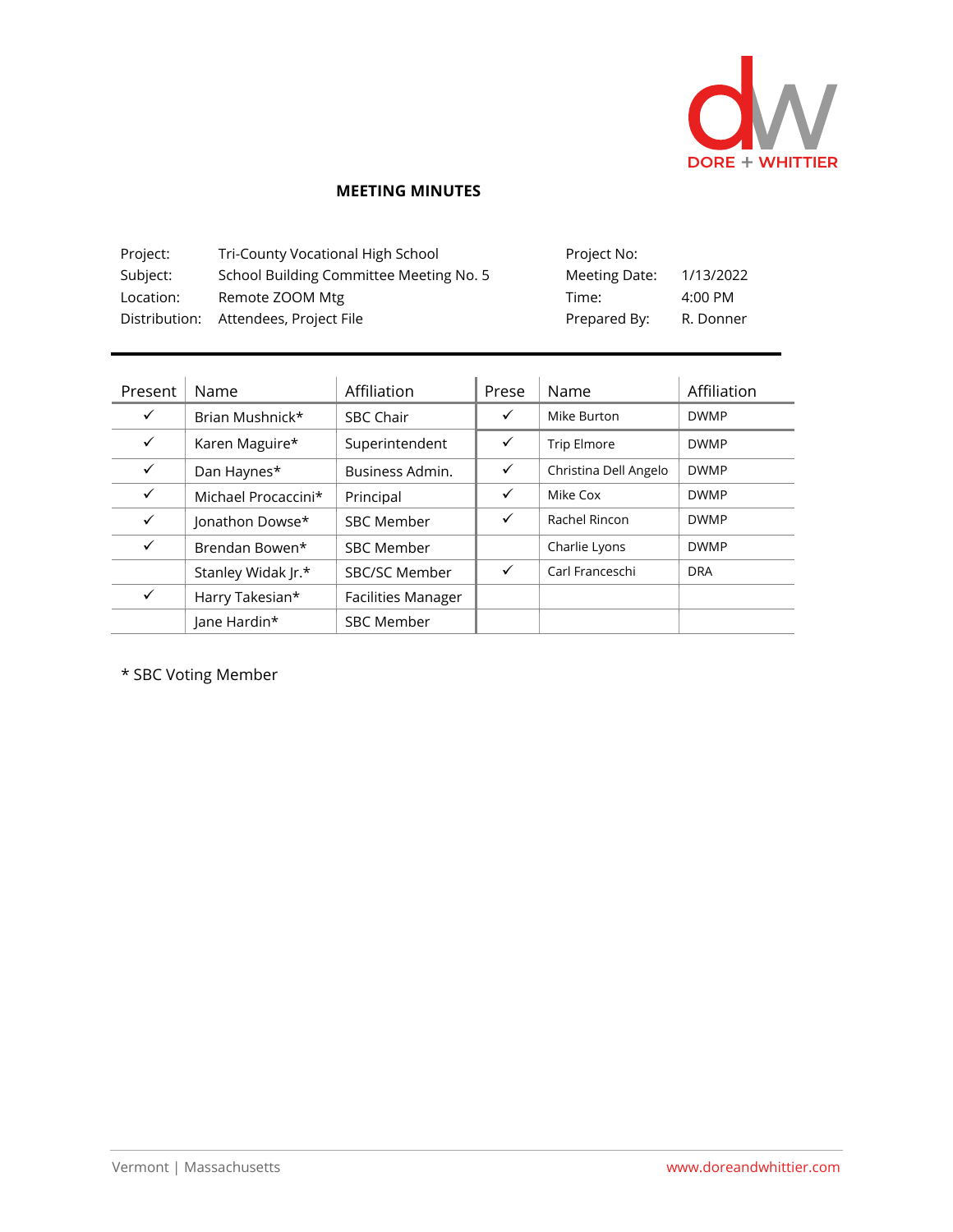Project: Peabody Welch Elementary School Meeting: School Building Committee Meeting No. 5 – 1/13/22 Page: 2

| Item No. | Description                                                                                                                                                                                                                                                                                                                                                                                                                                                                                                                                                                                                                                                                                                                                                                                                                                                                                                                                                                                                                                                                                                                                                                                                                                                                                                                                                                                                                                                                                                                                                                                                              | Action |
|----------|--------------------------------------------------------------------------------------------------------------------------------------------------------------------------------------------------------------------------------------------------------------------------------------------------------------------------------------------------------------------------------------------------------------------------------------------------------------------------------------------------------------------------------------------------------------------------------------------------------------------------------------------------------------------------------------------------------------------------------------------------------------------------------------------------------------------------------------------------------------------------------------------------------------------------------------------------------------------------------------------------------------------------------------------------------------------------------------------------------------------------------------------------------------------------------------------------------------------------------------------------------------------------------------------------------------------------------------------------------------------------------------------------------------------------------------------------------------------------------------------------------------------------------------------------------------------------------------------------------------------------|--------|
| 5.1      | Call to Order: 4:02 pm meeting was called to order by SBC Chair B. Mushnick<br>with 7 of 9 voting members in attendance.                                                                                                                                                                                                                                                                                                                                                                                                                                                                                                                                                                                                                                                                                                                                                                                                                                                                                                                                                                                                                                                                                                                                                                                                                                                                                                                                                                                                                                                                                                 | Record |
| 5.2      | Previous Topics & Approval of November 18, 2021, Meeting Minutes: A<br>motion to approve the 11/18/2021 meeting minutes as submitted made by J.<br>Dowse and seconded by M. Procaccini. Roll Call Vote: J. Dowse, K. Maguire, B.<br>Bowen, M. Procaccini, H. Takesian. Discussion: None. Abstentions: D. Haynes.<br>All in favor: Motion passes, minutes approved.                                                                                                                                                                                                                                                                                                                                                                                                                                                                                                                                                                                                                                                                                                                                                                                                                                                                                                                                                                                                                                                                                                                                                                                                                                                       | Record |
| 5.3.1    | Invoices and Commitments for Approval: A motion was made by J. Dowse<br>and seconded by M. Procaccini for the approval of DWMP Invoice No. 2 in the<br>amount of \$10,000.00. Roll Call Vote: B. Bowen, M. Procaccini, D. Haynes, H.<br>Takesian, J. Dowse, K. Maguire. Discussion: None. Abstentions: None. All in<br>favor, motion passes.                                                                                                                                                                                                                                                                                                                                                                                                                                                                                                                                                                                                                                                                                                                                                                                                                                                                                                                                                                                                                                                                                                                                                                                                                                                                             | Record |
| 5.3.2    | Invoices and Commitments for Approval: A motion was made by J. Dowse<br>and seconded by M. Procaccini for the approval of DWMP Invoice No. 3 in the<br>amount of \$10,000.00. Roll Call Vote: B. Bowen, M. Procaccini, D. Haynes, H.<br>Takesian, J. Dowse, K. Maguire. Discussion: None. Abstentions: None. All in<br>favor, motion passes.                                                                                                                                                                                                                                                                                                                                                                                                                                                                                                                                                                                                                                                                                                                                                                                                                                                                                                                                                                                                                                                                                                                                                                                                                                                                             | Record |
| 5.4      | MSBA Architect Selection Update, Designer Proposal Review and<br>Acceptance. Vote expected.<br>C. Dell Angelo shares the ultimate vote from the Designer Selection<br>≻<br>Panel occurred on Tuesday and C. Franceschi was able to put this<br>proposal together for us on short notice.<br>$\triangleright$ T. Elmore explains he and C. Franceschi discussed the funds available<br>and acknowledged that it may not cover everything, but DRA is making<br>the effort to fit within Tri-County's budget. This was discussed with D.<br>Haynes and reviewed how the funds will be allocated. The \$625,000.00<br>will be for the architect to go through Feasibility and Schematic Design.<br>There is \$50,000.00 to cover some items that were excluded in the<br>proposal such as surveying, boring work, hazmat and Geotech. There<br>will also be \$25,000.00 in contingency so we are hopeful this will work<br>with the districts budget.<br>Designer Proposal Review Vote:<br>A motion was made by J. Dowse and seconded by M. Procaccini to approve the<br>DRA Architects proposal as submitted on the letter dated 1/12/2022 for the<br>initial MSBA defined Feasibility Study and Schematic Design phases for designer<br>and their consultants' services. Roll Call Vote: B. Mushnick, K. Maguire, D.<br>Haynes, J. Dowse, B. Bowen, M Procaccini, H. Takesian. Discussion: B. Mushnick<br>asks is this standard? T. Elmore confirms that is correct. Given the budget<br>limitations, we took a best guess at what we thought was a reasonable amount.<br>Abstentions: None. All in favor, motion passes. | Record |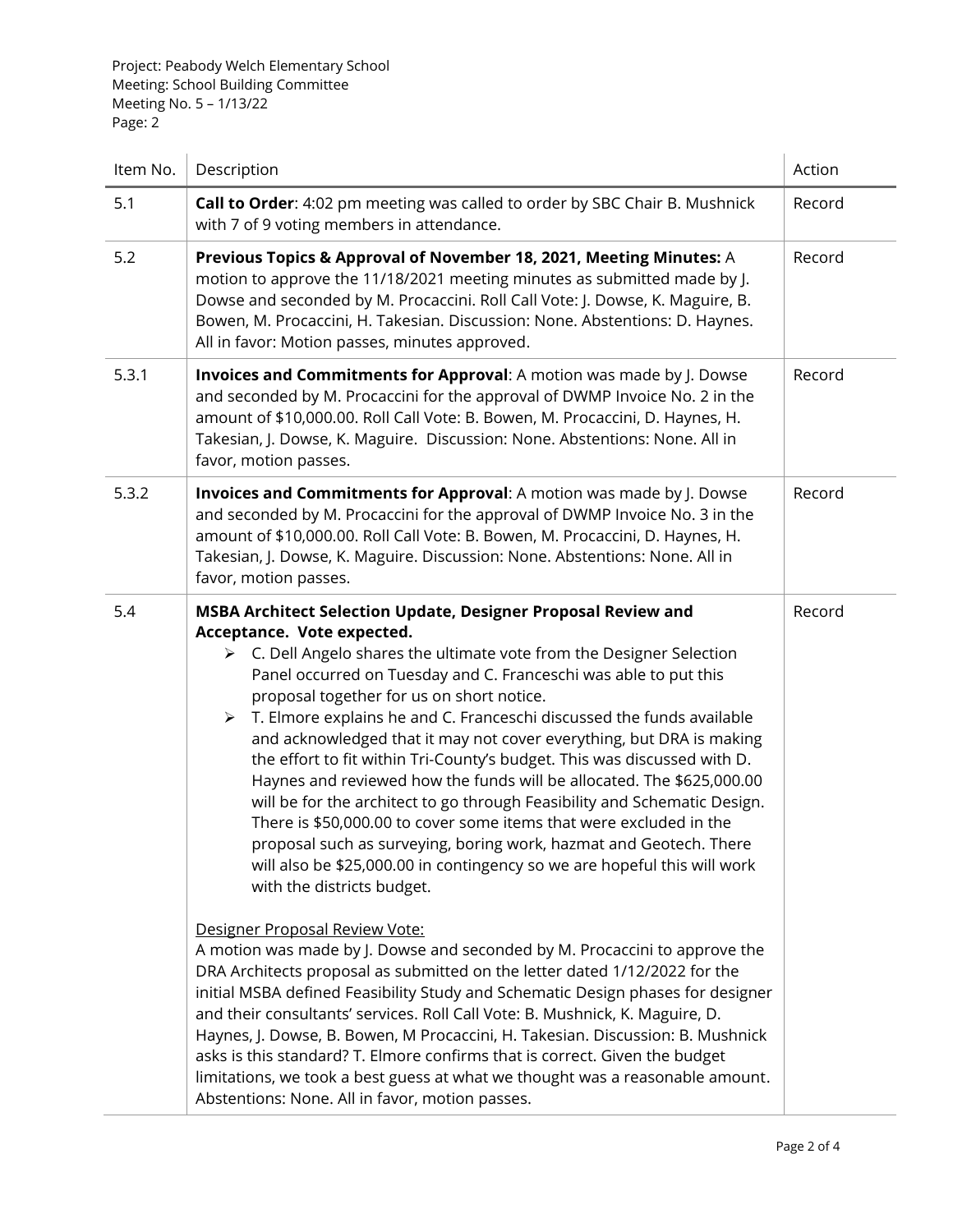|     | $\triangleright$ C. Franceschi shares DRA's DSP interview presentation.                                                                                                                                                                                                                                                                                                                                                                                                                                                                                                                                                                                        |        |
|-----|----------------------------------------------------------------------------------------------------------------------------------------------------------------------------------------------------------------------------------------------------------------------------------------------------------------------------------------------------------------------------------------------------------------------------------------------------------------------------------------------------------------------------------------------------------------------------------------------------------------------------------------------------------------|--------|
| 5.5 | <b>Educational Program Update and Potential schedule:</b><br>> School draft completed for internal review and comment on 1/12/22<br>School Department review completed by 1/20/22<br>➤<br>Issue draft Educational Plan to the design team on 1/20/22 for review<br>➤<br>February 1, afternoon Education Planning session with the school and<br>≻<br>design team to refine the Education Plan                                                                                                                                                                                                                                                                  | Record |
|     | Discussion:<br>$\triangleright$ C. Franceschi mentions he is awaiting confirmation from Frank Locker<br>that the February 1 <sup>st</sup> date will work.<br>$\triangleright$ M. Procaccini mentions the educational plan was sent out to the<br>educational shops today to comment on their section and is also<br>awaiting feedback from the special education director. This will be ready<br>to be shared next week after a final edit.<br>M. Procaccini clarifies that students are dismissed at 10:44AM on half<br>➤<br>days and faculty will be available at 11:50PM. By contract, the faculty<br>needs to be at the school until 2:30PM on a half day. |        |
| 5.6 | <b>Existing Condition Evaluation Schedule:</b><br>> Existing drawings made available to the Design team on 1/11/22<br>Building access is available to the design team through Harry Takesian,<br>➤<br><b>Facilities Director</b><br>Anticipate facilities survey being complete in March<br>➤                                                                                                                                                                                                                                                                                                                                                                  | Record |
|     | <b>Discussion:</b>                                                                                                                                                                                                                                                                                                                                                                                                                                                                                                                                                                                                                                             |        |
|     | > C. Dell Angelo shares Vladimir from DRA will be onsite tomorrow at<br>2:00PM to familiarize himself with the building.                                                                                                                                                                                                                                                                                                                                                                                                                                                                                                                                       |        |
|     | H. Takesian notes he was able to get most of the original building<br>➤<br>mechanical, architectural and electrical plans on PDF format and plans<br>to send them to Vladimir for his review to see if he would still like to do<br>the walkthrough tomorrow.                                                                                                                                                                                                                                                                                                                                                                                                  |        |
|     | T. Elmore asks would it be possible to give the design team access to the<br>building over February vacation to continue to explore the building? H.                                                                                                                                                                                                                                                                                                                                                                                                                                                                                                           |        |
|     | Takesian responds that would be no problem.<br>B. Bowen asks will we be working off of the existing drawings and field<br>➤                                                                                                                                                                                                                                                                                                                                                                                                                                                                                                                                    |        |
|     | verifying or is there a plan to get started on a Matterport or cloud scan<br>type system? C. Franceschi responds we will need look into the building<br>a little more before we make that decision further down the line.                                                                                                                                                                                                                                                                                                                                                                                                                                      |        |
| 5.7 | <b>Website Update:</b><br>$\triangleright$ C. Dell Angelo shares a website update.                                                                                                                                                                                                                                                                                                                                                                                                                                                                                                                                                                             | Record |